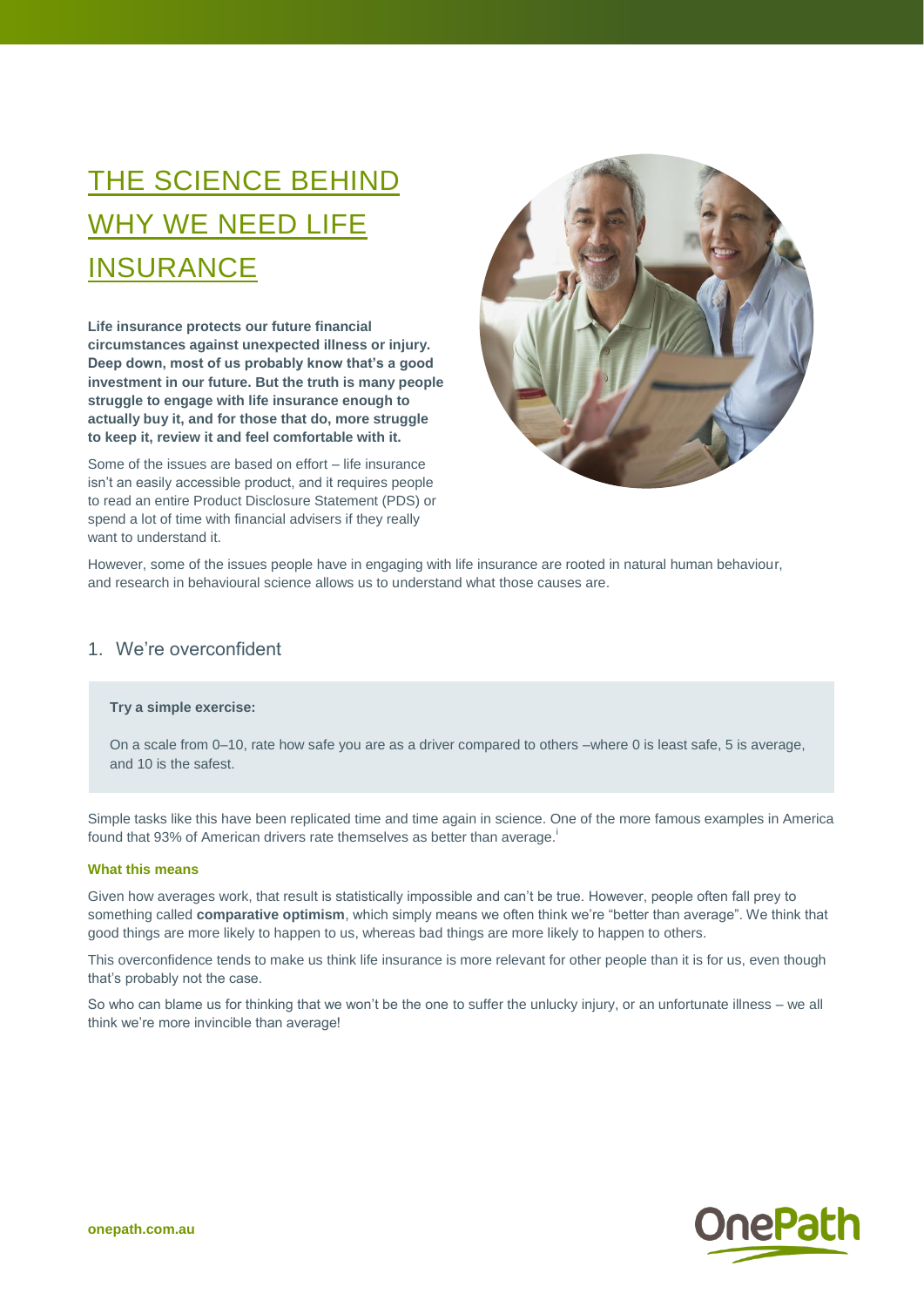# 2. We only respond to things that come to our mind easily

### **Another exercise to try:**

If you pick a word at random from the dictionary, which of the following do you think is most likely to occur?

The word you picked starts with a K; or

The word you picked has a K as the third letter?

## **What do you think?**

This was a real question that Nobel-winning behavioural economists Tversky and Kahneman tested. They found that people overestimate the occurrence of words that begin with "K" and underestimate the occurrence of words with "K" as the third letter.<sup>ii</sup>

They concluded that because words beginning with "K" come to mind more easily, people judge them to be a more common occurrence. It's obviously much easier to think of words that begin with "K" – the way our memory works means we start from this first letter and build out words from there: kangaroo, kitchen, knife. But it takes a much more concentrated effort to think of words that have the third letter "K": ask, acknowledge.

The truth, however, is that there are three times more words with "K" as the third letter than words that begin with "K".

This behaviour is called the availability heuristic. Simply put, things that come to mind more easily are believed to be far more common and more accurate reflections of the real world.

Similarly, reports of shark attacks and airplane accidents often lead people to believe that such events are much more typical than they truly are.

This sheds light on why surfers on Australia's east coast have started taking out shark attack insurance. About 15 people are attacked by a shark each year, and around 1 is fatal.<sup>iii</sup> Yet statistically, people are more likely to be struck by lightning (about 10 people die each year from lightning strikes in Australia, with a further 100 injured)<sup>iv</sup>, let alone suffer a heart attack like over 7,000 Australians each year<sup>v</sup>.

Because a lot of the events that lead to life insurance claims aren't necessarily newsworthy, or don't come to mind as easily, we tend to underestimate the likelihood of them happening to us.

## 3. We dislike uncertainty and ambiguity

## **Which of these two games would you prefer to play:**

**Game 1:** A fair coin will be flipped. You receive \$100 if it lands heads.

**Game 2:** A ball will be drawn from a bag of 100 that are an unknown mix of blue and yellow balls. You receive \$100 if a blue ball is drawn.

**Made your choice?**

Most people in this situation tend to choose the coin flip – a known 50% chance of a win. But why? There is no information given in the exercise about how many blue balls are in the bag, and there's a good chance there might be more than 50, meaning your odds would be better than  $\frac{1}{2}$ .

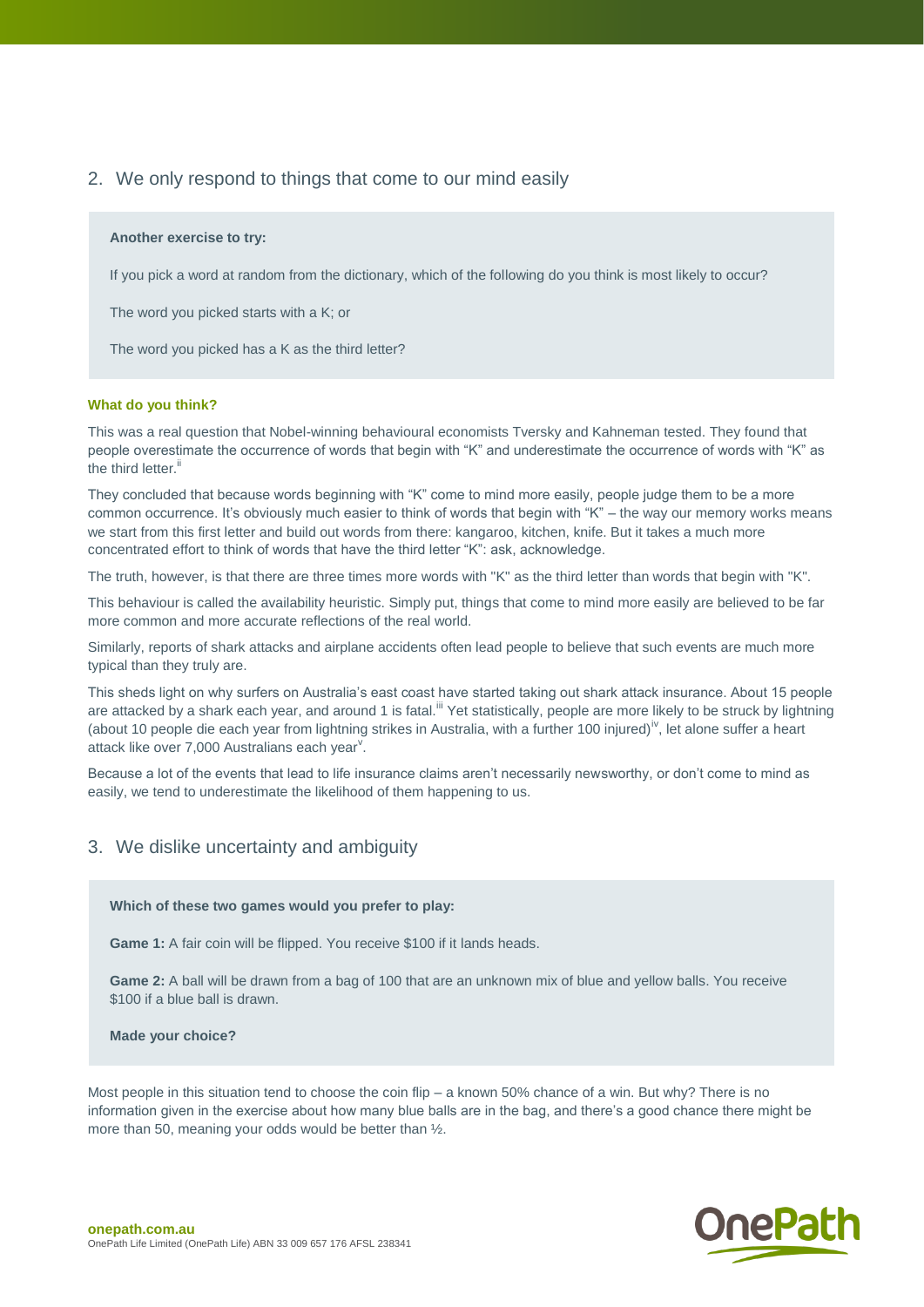#### **What this means**

First formulated by Daniel Ellsberg in 1961 as the **Ellsberg Paradox**, this exercise shows us that we have a tendency to favour the known over the unknown – including known risks over unknown risks. V When faced with choices like the one above, we like to take risks that we know, even if the odds may not be in our favour – an exercise in "preferring the devil you know to the devil you don't".

Another simple example is that this avoidance of uncertainty leads people to avoid participating in the stock market due to the unknown risks, with many preferring to lock in a known interest rate. $v_i$ 

With our health, and therefore our life insurance, it's difficult for us to estimate our chance of ever needing to claim, which can make it very hard to see the relevance of life insurance.

## 4. We struggle to empathise with our future selves

#### **Think about how you're feeling right now.**

Are you in a hot state, feeling overly happy, angry or emotional? If so, do you have a firm grasp of how your emotions are affecting your decision-making right now? Or, perhaps you're in a cold state, feeling calm, relaxed, thinking logically. Do you think you could accurately predict, right now, how much your decision making would change if you were suddenly provoked into a more emotional state?

## **What this means**

People naturally find it very hard to imagine what it's like to be in any emotional state other than the one they're currently in. This is called the **hot-cold empathy gapviii** .

## 5. We sharply discount the future compared to the present

#### **Try a simple exercise:**

Would you prefer \$100 today, or \$120 in a month? Make your choice. Got it?

Ok, what about: Would you prefer \$100 in a year's time or \$120 in a year and one month?

#### **What this means**

In the first scenario, most people prefer \$100 today, but in the second they would choose \$120 to wait the extra month. In both of these questions, a one-month wait is valued at \$20, yet our choices are inconsistent – so what's going on here?

The explanation is that our judgements about time and value are not fixed – rather, they depend on how far we're projecting into the future. The perceived difference in time between today and a month away feels much bigger than the difference between one year and one year and one month.

The further out in the future the benefits are, the less value they are perceived to have. So \$120 in a month doesn't feel as valuable as \$100 today. But in the distant future, over a year away, the differences between the two times is compressed, so it's easier to value the extra  $$20^{ix}$ .

This carries through to other parts of life. We have wonderful intentions for ourselves. Our future selves have excellent self-control, make responsible financial decisions and choose to eat healthy. But most of the time our diet starts tomorrow, and that rainy day saving keeps getting pushed back.

In the present moment our choices are impatient and we seek immediate gratification. This is called our **present bias.**

Research has shown that we make drastically different choices for ourselves in the near future than we do for the distant future.

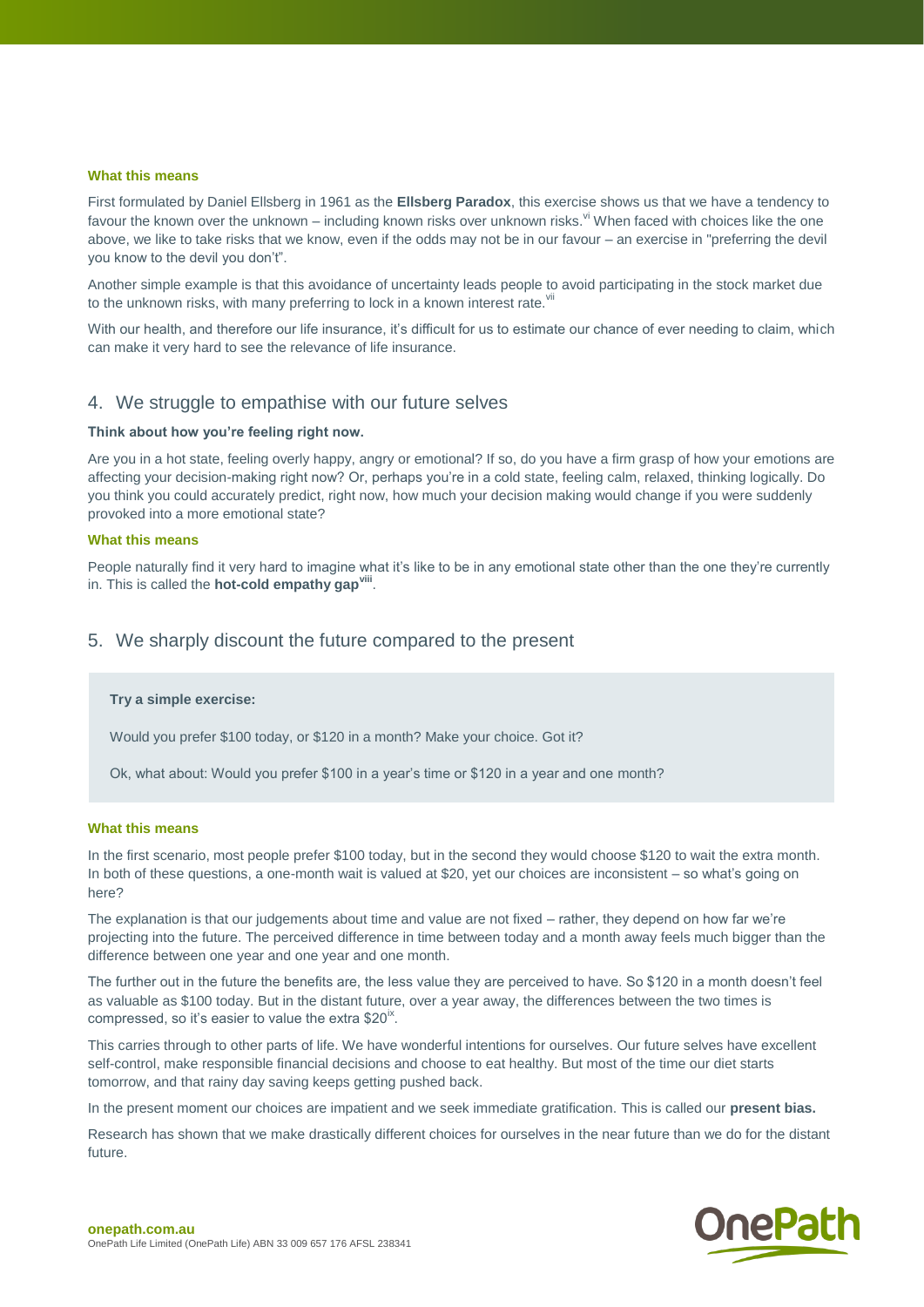Simply put, we behave more impulsively the sooner our decisions will take effect. We find it hard to resist buying something today, and will deal with the fact that we have to pay it off later.

It's no wonder we find it difficult to pay small insurance premiums today for the benefit of larger protection in the future – we're just not wired for it.

## 6. We can become overloaded by options

## **Think about this:**

Think about almost any section of products at the supermarket, such as pasta sauce or toilet paper.

Do you feel that because of the large amount of choice, it takes too much effort to make a new decision every time?

Do you usually just go with what you know, and what you've used before?

## **What this means**

The abundance of options we're presented with is well intentioned and based on a simple assumption: more choice means more freedom – and we all value more freedom, right?

But having too many options is actually associated with lower satisfaction, sometimes even unhappiness, causing us to simply go with a default option, and even delay or avoid making the choice altogether. This is an experience called **choice overload<sup>x</sup>** .

Intuitively we know this, and people naturally tend to have a number of shortcuts to deal with an abundance of choice. In some situations, we may simply go with whatever choice we made before, like with toilet paper. In other situations, we just go with whatever the most popular choice is – because if everyone else is doing it, there must be something to it!

In the case of life insurance, we'll often outsource our decisions to experts, whether that's a professional in the field such as a financial adviser, a ratings agency or comparison site which simplifies the choice to a recommendation score. That can help us make confident choices from a vast array of product offerings.

# The conclusion? Life insurance saves us from ourselves

We've evolved to make decisions in the present about simple trade-offs and risks we face right in front of us. But the modern world is full of complex decisions involving risks and far-off future benefits, which can make it hard to know what's best for us.

Life insurance can help you avoid the traps and pitfalls of complex decisions, as it's designed to accurately assess and price your personal risks.

Additionally, if you have life insurance, you help to control some of the natural behaviours people tend to exhibit. Having cover in place helps to mitigate against any negative outcomes associated with these behaviours, such as a tendency to be overconfident, or avoid uncertainty.

Importantly, life insurance allows you to be confident that you've got the protection you really need for yourself and the people you love.